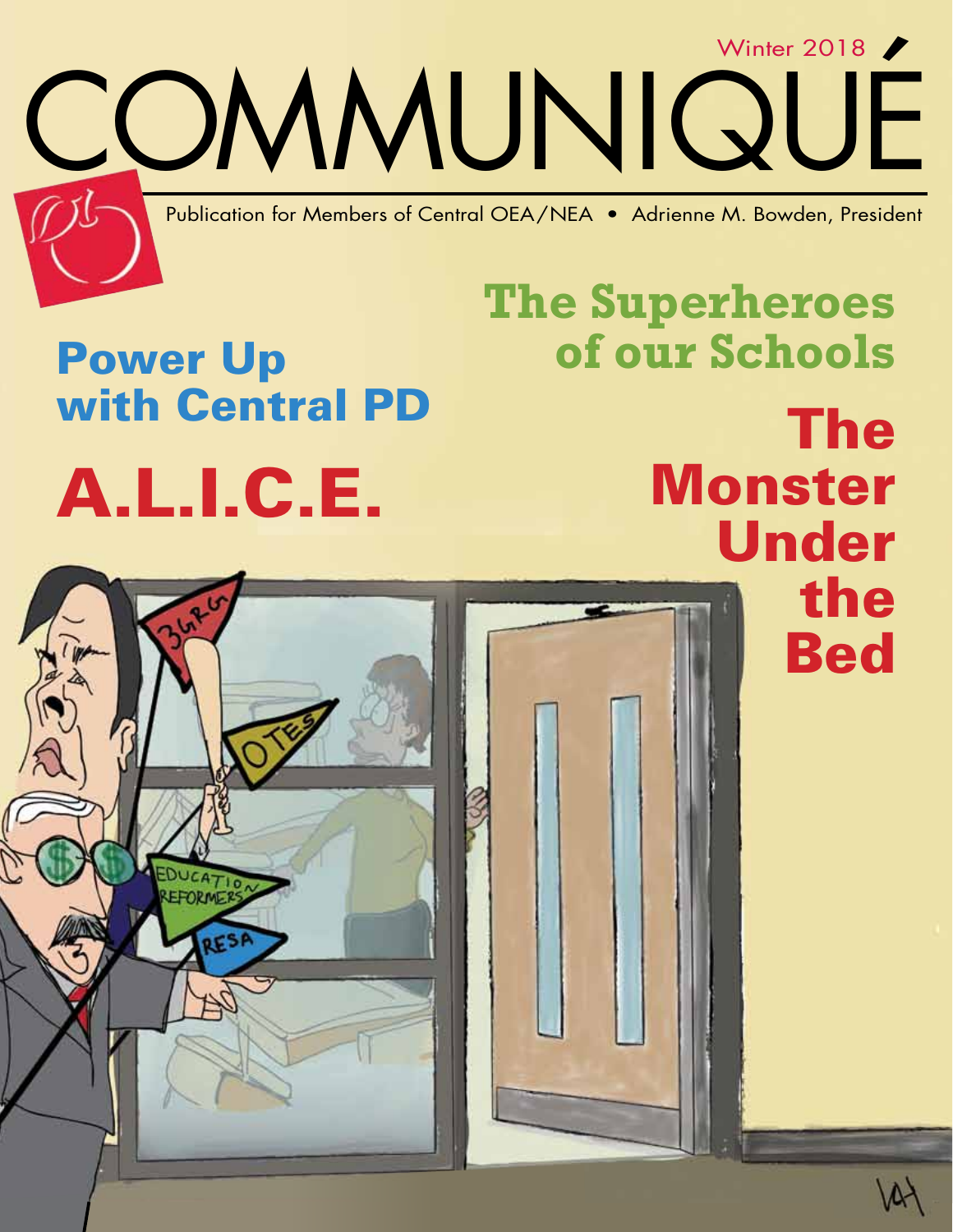# Central Leaders and Delegates Assemble for the 2017 All-Area & Delegate Briefing

#### **David Schottner (Bexley EA), Central Area 5 Representative**

November 10 proved to be the most engaging and interactive All-Area & Delegate Briefing to date.

Upon their arrival, delegates registered and were issued a bingo card to guide their exploration of tables featuring local actions such as Lancaster EA's "Breakfast in the Classroom" grant initiative, the latest in PD and literacy, raffles from OEA retired, and the silent auction that made over \$1,000 for Central OEA's nondues campaign fund, just to name a few.

Delegates then had their choice of two breakout sessions—one to learn how to write grants to guide growth and development in locals, and one for new delegates to learn the ropes of the December OEA Representative Assembly.

After dinner, delegates participated in an interactive Kahoot game using their phones and devices to learn about all of the great things that Central OEA does on behalf of its members, including issuing grants, hosting professional development, leading political action, awarding scholarships for leadership events and supporting Central members who run for statewide OEA elected positions.

There was time during the meeting for members to chat with delegates from other locals and share our dynamic practices that have helped engage members and advocate for students.

The evening wrapped up with a delegate briefing that included background information on Janis v. AFSCME, the Portage County DD SSA strike, and the exciting announcement that Senator Sherrod Brown and every declared Democratic candidate for Ohio Governor would address the OEA Representative Assembly on December 2 at the State Fairgrounds!





Volume 46, Number 2 • Winter 2018

Published four times a year as a service of CENTRAL OEA/NEA, INC. 947 Goodale Blvd.

Columbus, OH 43212 Adrienne M. Bowden, President

Kevin Griffin, Vice President Russell Hughlock, Communications & Organizing Coordinator

| Ann Eblin, Judy Furnas, Carla Noll |
|------------------------------------|
| Tim Skamfer                        |
| Russell Hughlock                   |
| Pam McClung                        |
| 614-222-8228                       |
| aa@centraloeanea.org               |
|                                    |



2 Winter 2018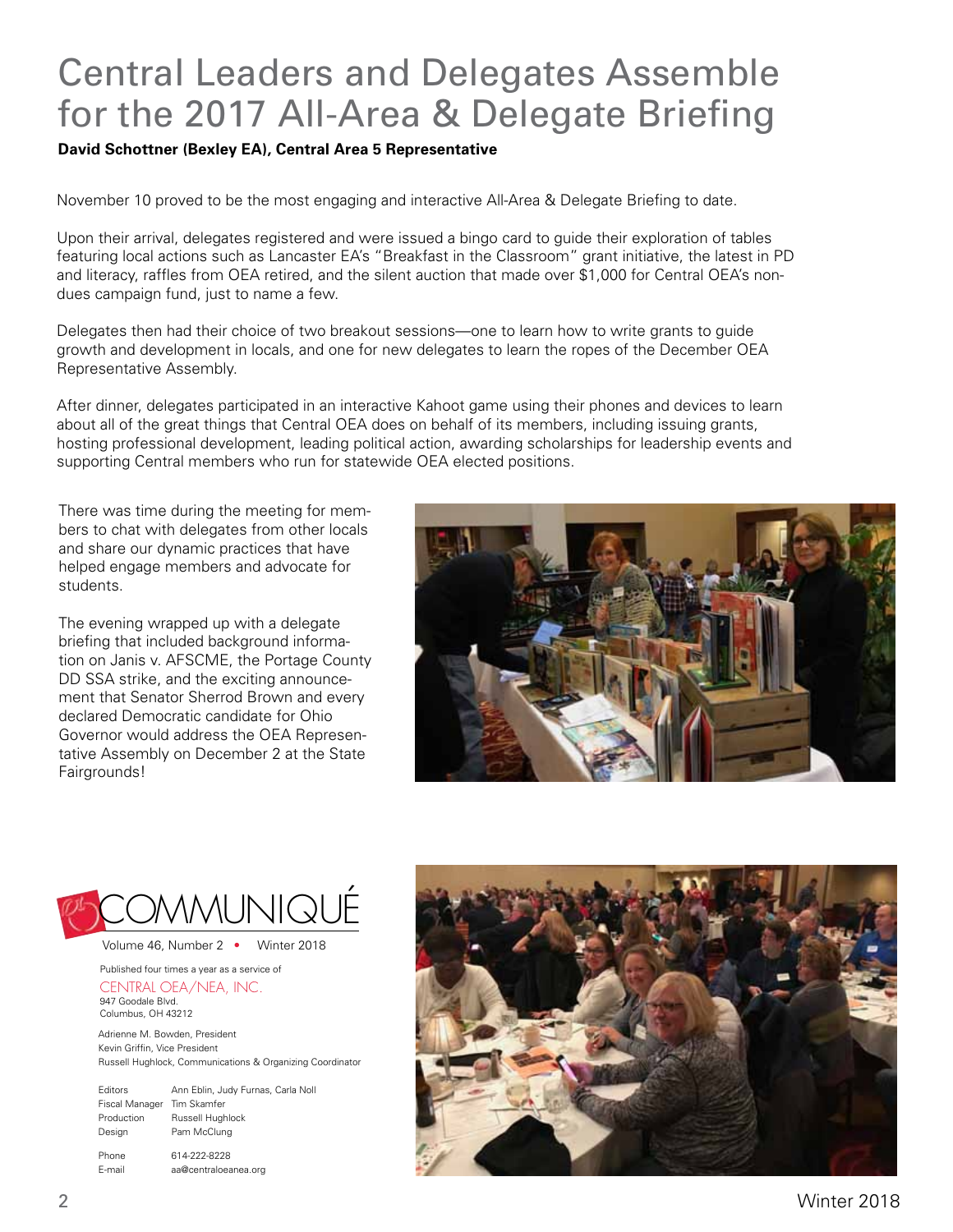# **Alert Lockdown Inform Counter Evacuate**

#### **Soozie Hetterscheidt (Olentangy TA), OEA Director**

Being prepared to act when bad things happen is the uncomfortable reality in which we are living. The worstcase scenario of our fellow human beings' behavior is not a warm, cozy thought. ALICE training and drills prepare us for the possibility of a threat in our school, but what if we apply the same process to the threats our profession faces, so that we are more prepared, together, to face and defeat them?

This article's purpose is not to equate or diminish the threat of active shooters in our nation's schools. The purpose is to make educators aware that there is an active threat to the well-being of our profession and the union that protects our rights in the workplace. If we turn our backs on the reality that is upon us, we will not be prepared to defend teaching as a profession. It will be privatized, and students will become the victims of a monetized education system.

If we lose our rights as professional educators to actively advocate for our students, we are not protecting them from this threat.

#### ALERT:

We'd all like to think that everyone values Public Education, but sadly this is not the case. Prior to the 2010 gubernatorial race there were no legislative policies that so negatively impacted education. There is a clear and active threat from corporate reformers to put a consumer price tag on education. What does this mean? When Public Education is turned into a business, it STOPS being about kids and starts being about profit. When unions are disbanded, your profession will no longer be viewed as professional. Your voice will not be heard.

#### LOCKDOWN:

Lockdown your rights to bargain for a fair wage and health insurance, and the right to advocate for better learning conditions for your students. A strong collective voice will accomplish far more than any number of individual voices. Immediately following the 2010 election, legislators began the attack on public unions that continues today.

#### INFORM:

Stay informed! Your local leaders are charged with keeping members actively involved and up-to-date on the issues impacting public education. If you aren't aware of the threats, how can you be prepared? Ask questions of your local leadership about information they receive at the state level concerning organizing members in the face of the impending SCOTUS Janus v. ACSFME case. Inform stakeholders about the attacks on public education, including parents, administrators and students.

#### COUNTER:

You have a voice and a VOTE. Use both with confidence and conviction. Do everything it takes to get Pro-Public Education candidates elected. Donate to FCPE (and if you already donate, increase the contribution), pay attention to local races and ASK a trusted colleague who is informed.

#### EVACUATE:

Is there a profession you love more than the one you are in now? If the answer is no, then evacuation is not an option. We must use our collective power to remove those that seek to destroy a free public education system for everyone. There will be those that do not have the means to evacuate a privatized system. What will public education look like for them?

You can no longer hide in your classroom with your head buried, claiming you do not want to get involved. No one will fight for you and your students better than you and your colleagues.

# **Educators** in the Classroom



Senator Bob Hackett visits to Northwestern High School



Rep Tim Schaffer visiting Barbie Lumbard's kindergarten class at Tallmadge Elementary, Lancaster City Schools



Senator Troy Balderson spent time in Barb Summers' classroom at Tallmadge Elementary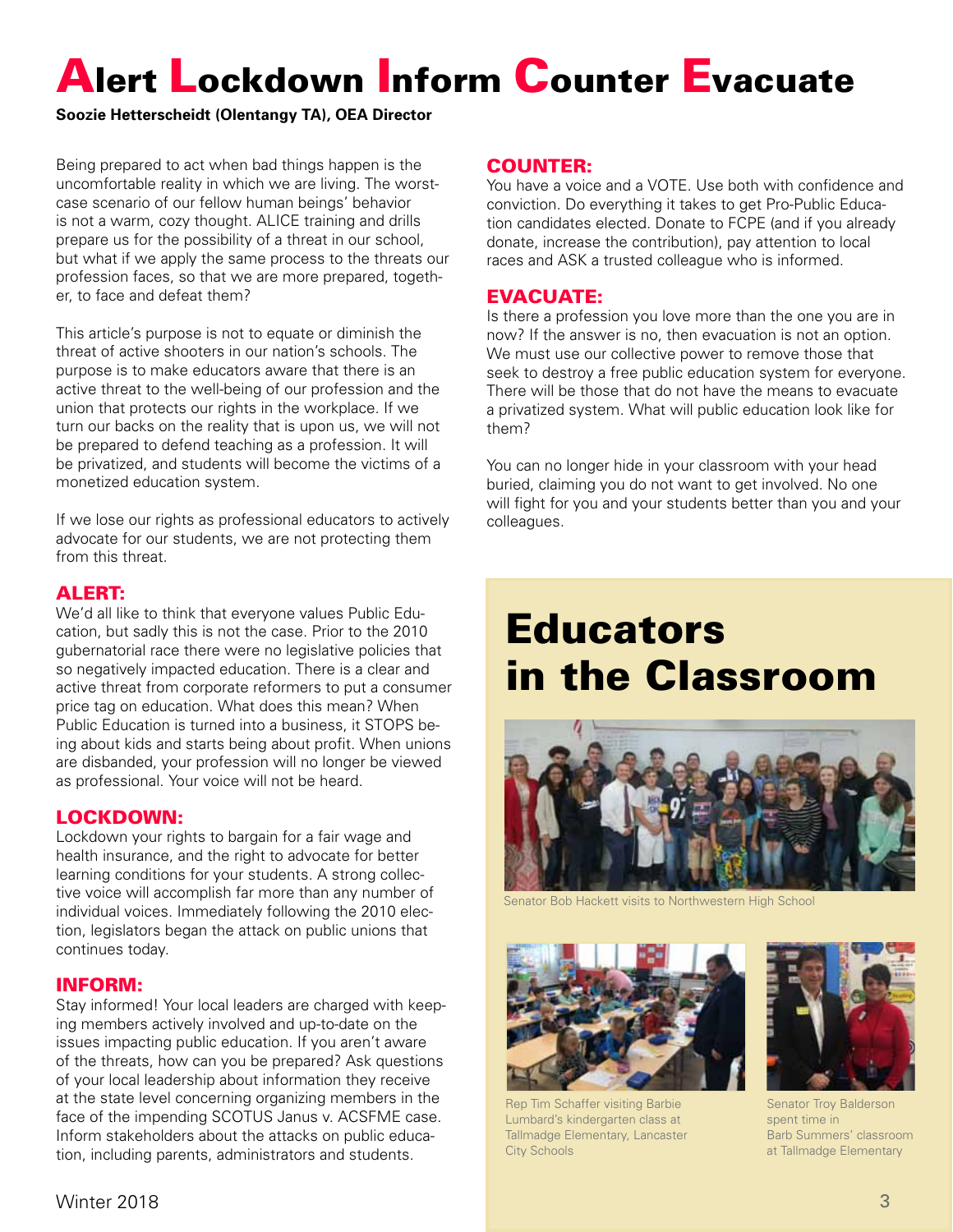

### March 3, 2018 Columbus Airport Marriott 1375 N Cassady Ave

Five tracks to choose from! You need only register for one track to attend the conference and movement between tracks is permitted



### **Student Mental Health**

Explore helpful resources and hear from positive role models for our students



### New(ish) Educators

Learn about transitioning from student to educator and finding that balance between home and work life



### **Education Advocacy**

Learn about Campaign 2018, how to apply for Central Grants and ways to advocate for education issues



#### **Building Local Association Capacity**

Legal Services information, helpful hints for building reps, and organizing for the future



#### ESP

The benefits of membership and learning about elections to achieve representation at OEA events

### Agenda:

| 9:00 am            | Registration            | 1:00 pm           | <b>Breakout Session</b> |
|--------------------|-------------------------|-------------------|-------------------------|
| 9:45 am            | <b>Breakout Session</b> | $2:15 \text{ pm}$ | <b>Breakout Session</b> |
| 11:00 am           | <b>Breakout Session</b> | 3:30 pm           | Closing & Eval          |
| $12:15 \text{ pm}$ | Lunch                   |                   |                         |

### Earn Free CEU's, hang out with friends, network with colleagues, and Power Up with some awesome PD!

Registration Required www.centraloeanea.org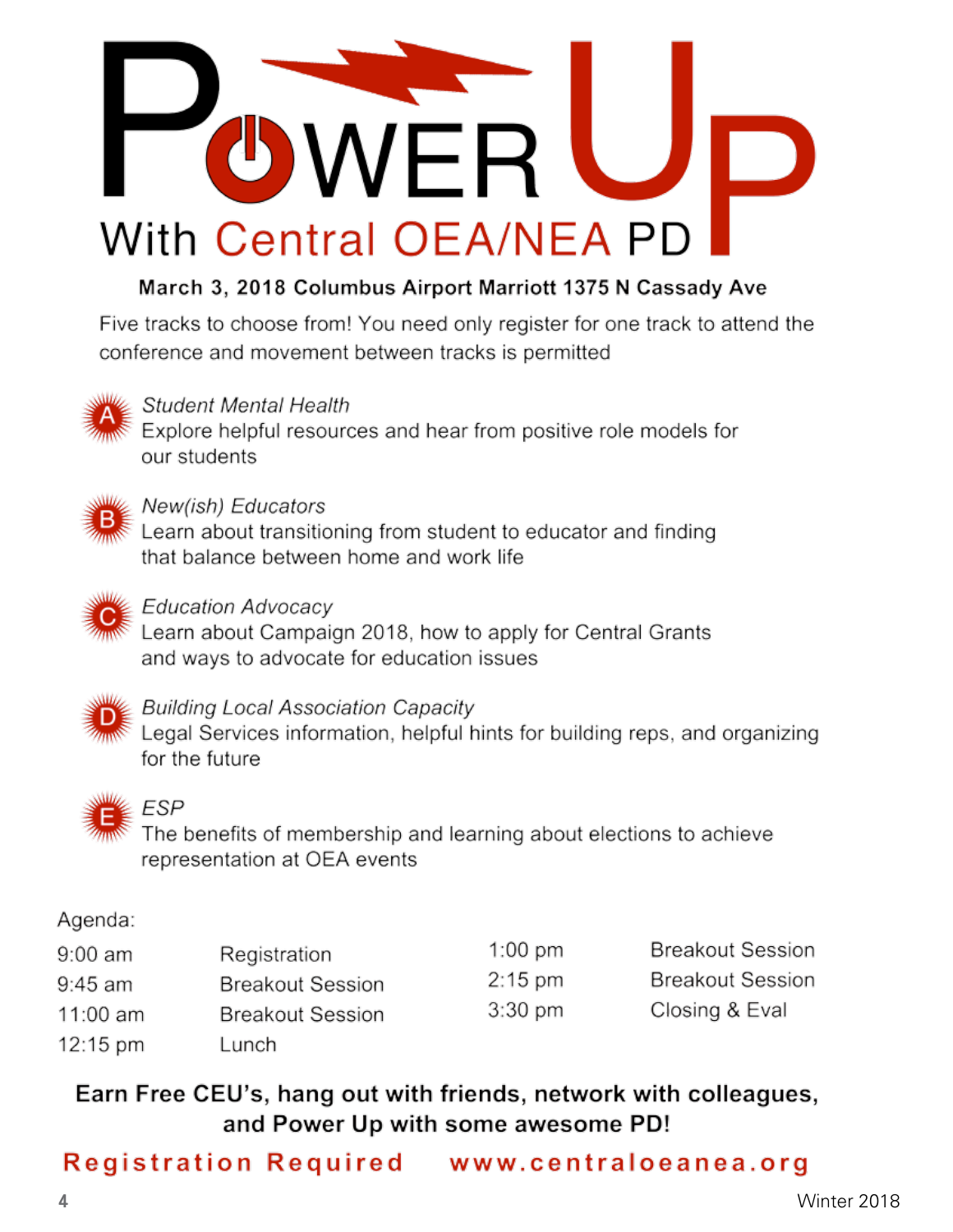# The Changing Faces of **Poverty and its Impact in Our Schools**



Recognizing the impact of poverty on student learning and education. The conference will focus on providing educators with tools to positively impact this growing community within our schools.

January 20th, 2018 8:30am - 3:00pm 947 Goodale Blvd, Columbus Registration is open on our website www.communication.org

This conference is free for all Central members, and attendees will earn contact hours towards their license renewal.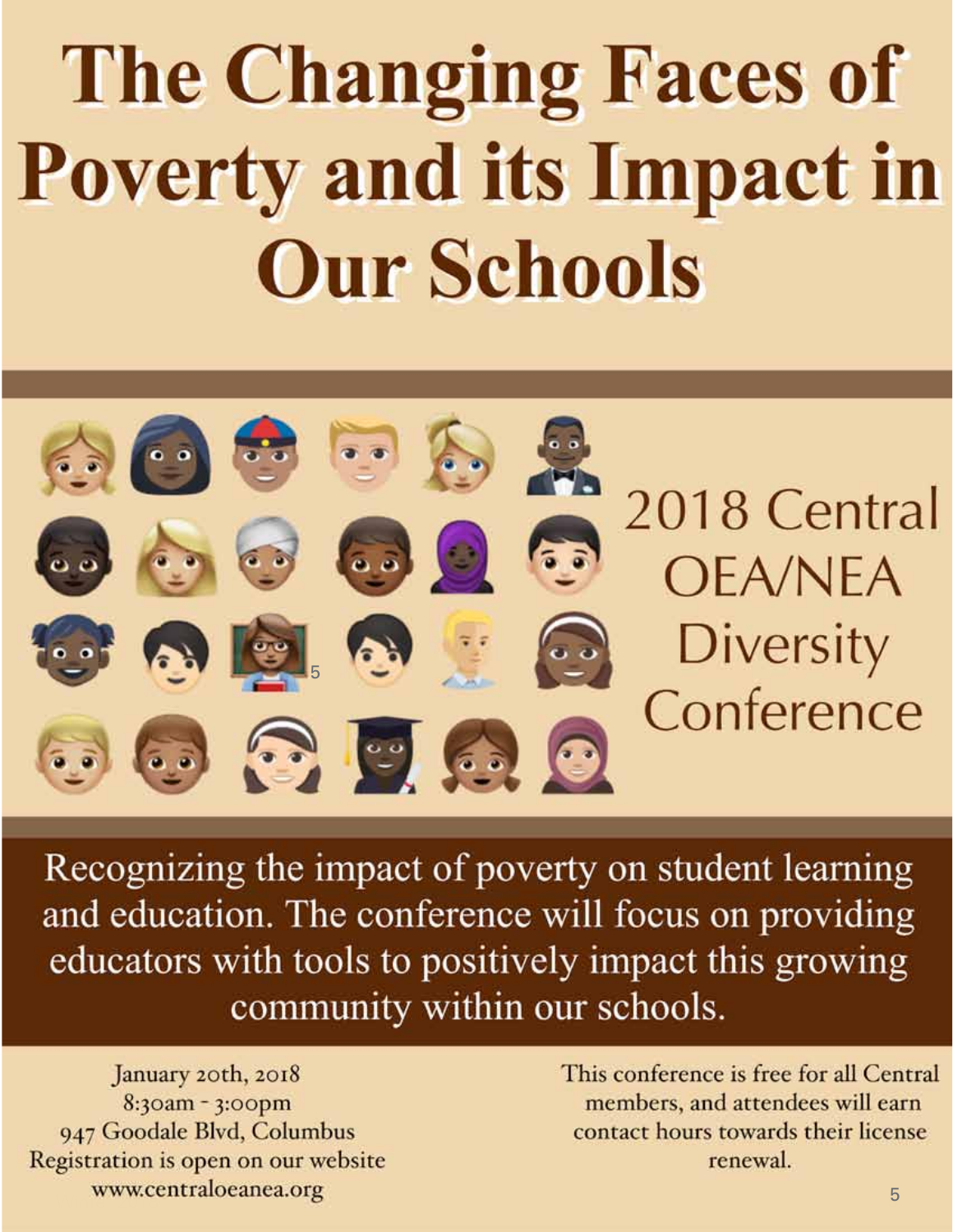

#### **Diana Long (WESP), Central ESP Representative**

On November 13, Central OEA/NEA members began American Education Week by honoring Education Support Professionals (ESPs). American Education Week honors individuals like you who are making a difference and ensuring that every child receives a quality education.

The theme for the evening was Education Support Professionals: The Superheroes of Our Schools. We chose this theme because ESPs play a significant role in keeping our students and schools safe.

We recognized the nine classifications of ESPs as identified by NEA: clerical services, custodial and maintenance, food service, health and student services, para-educators, security services, skilled trades, technical service, and transportation.

Support staff members from the following associations were in attendance: Dublin, Reynoldsburg, Grandview Heights, Pickerington, Licking Heights, Northwestern, NEOEA, Westerville, Southeastern and Worthington, along with several Central board members.

Cheryl Williams (Dublin S.S.A.), the OEA ESP At-Large Director reminded us of the opportunity available through OEA for members and their family members to earn an associate degree online **www.freecollege. ohea.org.**

Thank you, ESPs, the superheroes ensuring and promoting safety in our schools. Each of you plays an important role in the education of students. You do the work that often goes unnoticed and I want to encourage you to continue to inspire, lead and be a superhero every day.



# **The Monster Under the Bed**

#### **Diane Valentino (Olentangy TA)**

The monster under the bed is real for Ohio's third graders. Since 2015, the Third-Grade Reading Guarantee has been keeping our youngest students awake and afraid of the dark. As a fourth-grade teacher, I am seeing the after-effects of this test and punish regulation and am calling on our legislators to undo this damaging policy.

I see the battle-worn, traumatized faces of children who now view reading as nothing but a mountain that they must climb in order to "make it" to fourth grade. Being "held back" has long been striking fear in the hearts and minds of elementary-age children and their parents. The idea of retention has been used as a threat, a misguided motivator, or a cautionary tale for years with little success.

Basic reading is a developmental skill and must be grown in a garden of solid resources, adult encouragement and time. Children do not walk, talk or eat with a spoon on one state-specified date, nor do their families receive letters outlining the consequences of not reaching these developmental goals. The reading intervention needs to continue; but punishment and public shaming need to stop.

Motivation comes in many forms, you may remember rising victoriously to the challenge of one or more educators, mentors, coaches or family members. What you don't remember is the years of psychological development it took for you to realize that it was just that, a challenge, not a threat that you were powerless to overcome.

You see, a seven-year-olds do not yet possess the selfactualization skills needed to realize that they just need to work harder, with more grit and stamina, in order to reach a goal, especially a goal that has been hijacked into a political football for arbitrary reasons. They just know that they have not cracked the secret code of reading.

They only see that their parents and teachers are worried, and that there is a lot of extra work they need to do to "catch up."

Do they need the support of extra personnel and programs? Yes! They also need policy makers to be their childhood champions and their defenders, not their judges and juries.

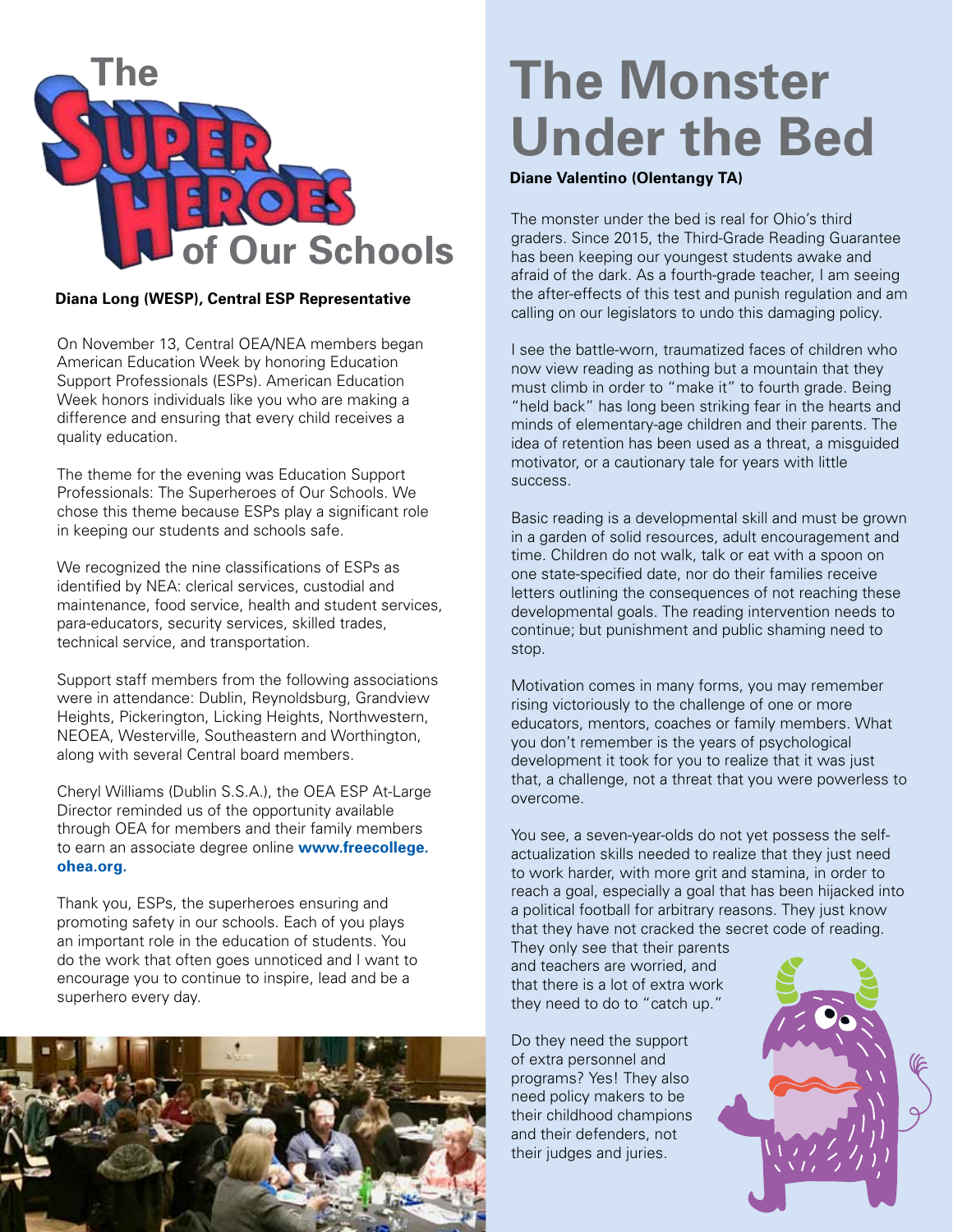# **Members Convene for the Fall OEA Representative Assembly**

#### **Brittany Alexander (Hilliard EA)**

The OEA Representative Assembly met on Saturday, December 2, in Columbus. 816 registered delegates from around the state convened to guide and approve the work of our association. Delegates were called to order by President Becky Higgins, then welcomed with a moving invocation by Central member Linna Jordan.

A highlight for delegates was the gubernatorial candidates' visits and speeches. While all seven announced candidates were invited, only the four Democratic candidates accepted the invitation and appeared before us. Candidates were introduced by President Higgins and given ten minutes to address the assembly before exiting with an opportunity to meet and interact with delegates along the way.

Included below is a link to each candidates website so you can learn more about their stances on the issues. Candidates appeared in the following order:

- Betty Sutton, former State Representative and Congresswoman **www.bettysutton.com**
- Nan Whaley, Mayor of Dayton **nanwhaleyforohio.com**
- Joe Schiavoni, State Senator **joeforjobs.com**
- Connie Pillich, former State Representative  **www.conniepillich.com**

Delegates were treated a speech by Senator Sherrod Brown. Having fought and voted against the Senate version of the tax reform bill in the early hours of Saturday morning, he was gracious enough to be there with us only hours later. Senator Brown shared details about the bill, its potential impact and the process by which it was passed by the majority party in the Senate. He also addressed our activism in opposition to the nomination of Betsy DeVos to Secretary of Education, reminding us of our power as a united voice within and beyond our union. His office received unprecedented numbers of calls and emails: 260 in support of, and 36,000 against her nomination. Senator Brown discussed implementation of ESSA and the mess of Ohio's charter schools. It was clear for delegates to see why Senator Brown was endorsed by OEA for his reelection in 2018.

Following the speeches, delegates amended and adopted OEA's Legislative Policy Statement document. A number of amendments were proposed to align with NEA's policy on charter schools, adopted in July at the NEA RA. Two Central members introduced amendments that were

approved by the delegation and included in the final passage. Delegates also discussed and passed two new business items, directing OEA toward actions related to graduation requirements for the Class of 2018 and the creation of a Special Education Work Group to "address the needs of OEA members involved in or supporting education programs for students with special needs."

All told, it was an informative and productive day for our association.

## Help Reach Your New Year Goals with NEA Member Benefits

As we start the new year, many people have made resolutions to save money and budget more.

NEA Member Benefits can help you reach that goal!

**The NEA Click & Save** Program includes a variety of stores and can save you big bucks. The deals of the day change and offer a percentage off the prices. You checkout directly with the store website.

**COSTCO** - You can receive \$60 in free products when you sign up for a new membership. Make sure you purchase the membership through the NEA Members Benefit page to receive the certificate for free items.

**LifeLock** - With data breaches occurring all too often, protecting your identity is sadly now a new normal. With the LifeLock discount you receive a 30-day free trial and 10% off the monthly cost when you decide to purchase their services.

Happy Saving!